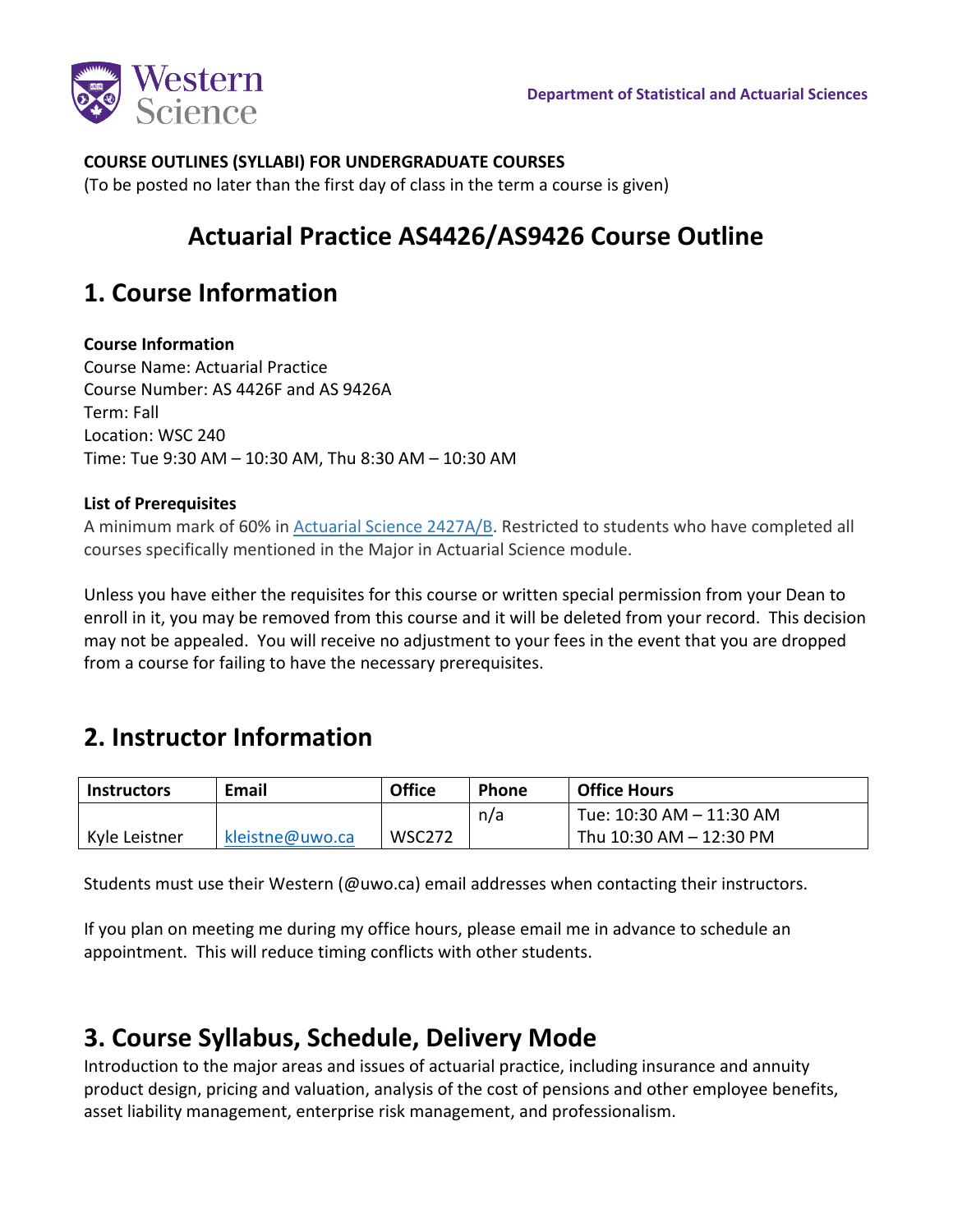### **Learning Outcomes**

Upon successful completion of this course, students will be able to:

- Understand the various types of insurance products sold in the Canadian market
- Calculate, and interpret the results of different reserving methods
- Perform a product design and pricing analysis
- Understand the distinguishing characteristics of both defined contribution and defined benefit pension plans
- Calculate the cost components of a defined benefit pension plan
- Understand the various risks that large scale enterprises face

Classes are in person.

| Week 1              | Introduction                                   |  |
|---------------------|------------------------------------------------|--|
| September 9         |                                                |  |
| Week 2              | <b>Types of Insurance Contracts</b>            |  |
| September 14        |                                                |  |
| September 16        |                                                |  |
| Week 3              | Financial Elements of Life Insurance and       |  |
| September 21        | <b>Annuity Contracts</b>                       |  |
| September 23        |                                                |  |
|                     | Elements of the Gross Premium Calculation      |  |
| Week 4              | <b>Measuring Profitability</b>                 |  |
| September 27        |                                                |  |
| September 30        |                                                |  |
| Week 5              | Life and Annuity Non-forfeiture Benefits       |  |
| October 5           |                                                |  |
| October 7           |                                                |  |
| Week 6              | Investment Income Tax and Required Capital     |  |
| October 12          |                                                |  |
| October 14          |                                                |  |
| Week 7              | Reinsurance                                    |  |
| October 26          |                                                |  |
| October 28          |                                                |  |
| Week 8              |                                                |  |
| <b>Reading Week</b> |                                                |  |
| Week 9              | Pricing, Reserving, and Profitability Exercise |  |
| November 9          |                                                |  |
| November 11         |                                                |  |
| Week 10             | <b>Introduction to Pensions</b>                |  |
| November 16         |                                                |  |
| November 18         | <b>Government Pension Programs</b>             |  |
| Week 11             | <b>Employer Sponsored Programs</b>             |  |
| November 23         |                                                |  |
| November 25         | <b>Pension Funding Basics</b>                  |  |
| Week 12             | <b>Enterprise Risk Management Introduction</b> |  |
| November 30         |                                                |  |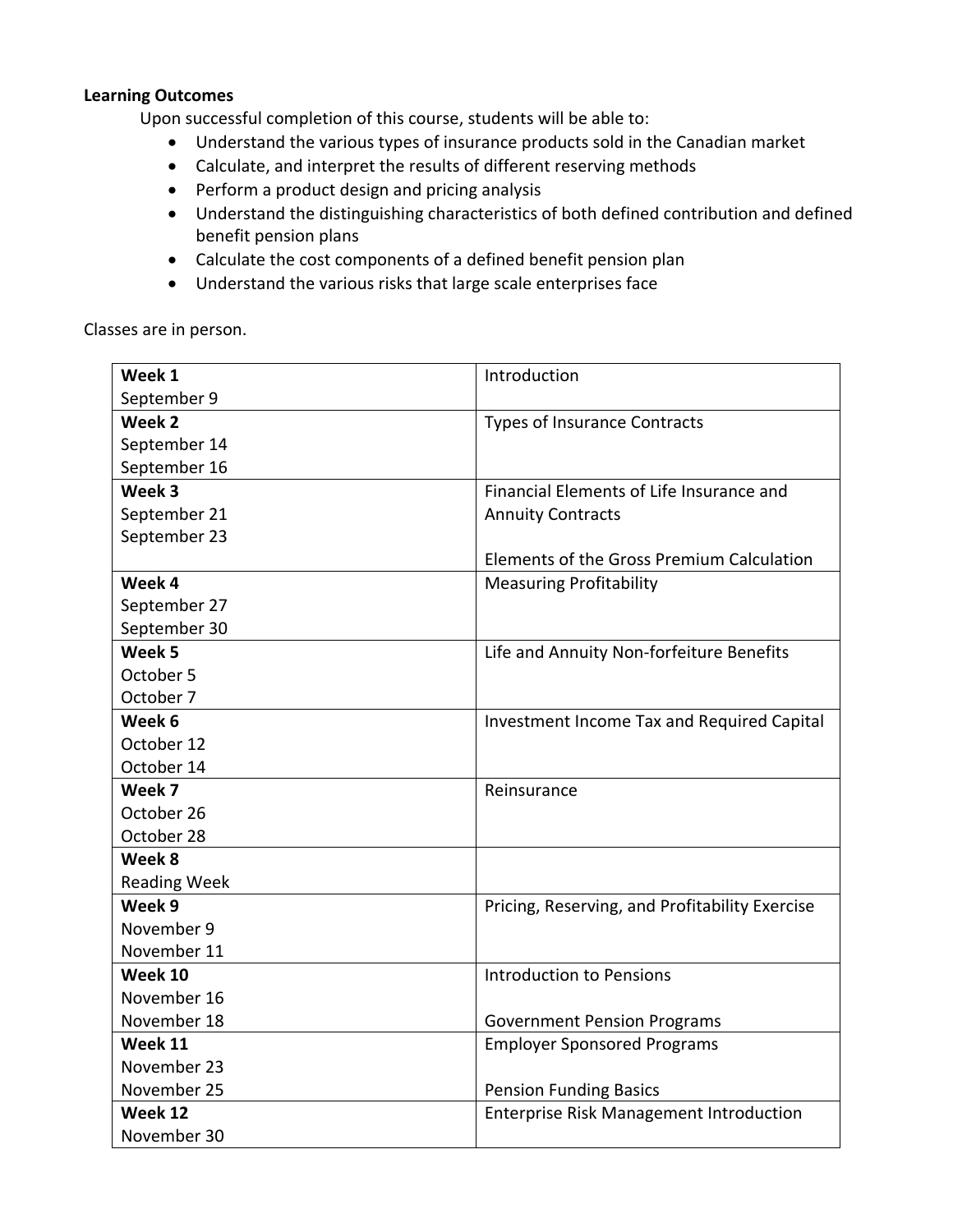| December 2 |        |
|------------|--------|
| Week 13    | Review |
| December   |        |

Classes begin: September 8, 2021 Reading Week: November 1–7, 2021 Classes end: December 8, 2021

For individuals unable to attend lectures as a result of delays in getting to Canada, quarantine requirements, and other reasons related to the COVID-19 pandemic, there will be a live zoom session of each lecture. However, a recordings of these lectures *will not* be posted to the course website, so please attend the live session.

### **Contingency plan for an in-person class pivoting to 100% online learning**

In the event of a COVID-19 resurgence during the course that necessitates the course delivery moving away from face-to-face interaction, all remaining course content will be delivered entirely online, synchronously (i.e., at the times indicated in the timetable). The grading scheme will **not** change. Any remaining assessments will also be conducted online as determined by the course instructor.

## **4. Course Materials**

Students are required to purchase the following textbook:

## **Actuarial Aspects of Individual Life Insurance and Annuity Contracts (Third Edition)**

By Albert Easton Actex Publications (2014)

Students will also be required to purchase a digital Imprint package from the bookstore, which contains other source materials.

Students are responsible for checking the course OWL site (http://owl.uwo.ca) on a regular basis for news and updates. This is the primary method by which information will be disseminated to all students in the class.

All course material will be posted to OWL: http://owl.uwo.ca.

If students need assistance with the course OWL site, they can seek support on the OWL Help page. Alternatively, they can contact the Western Technology Services Helpdesk. They can be contacted by phone at 519-661-3800 or ext. 83800.

### **Technical Requirements**

For students who are starting the semester abroad, or in the event of a COVID-19 resurgence, the following technical requirements apply:

- Stable internet connection
- Computer with working microphone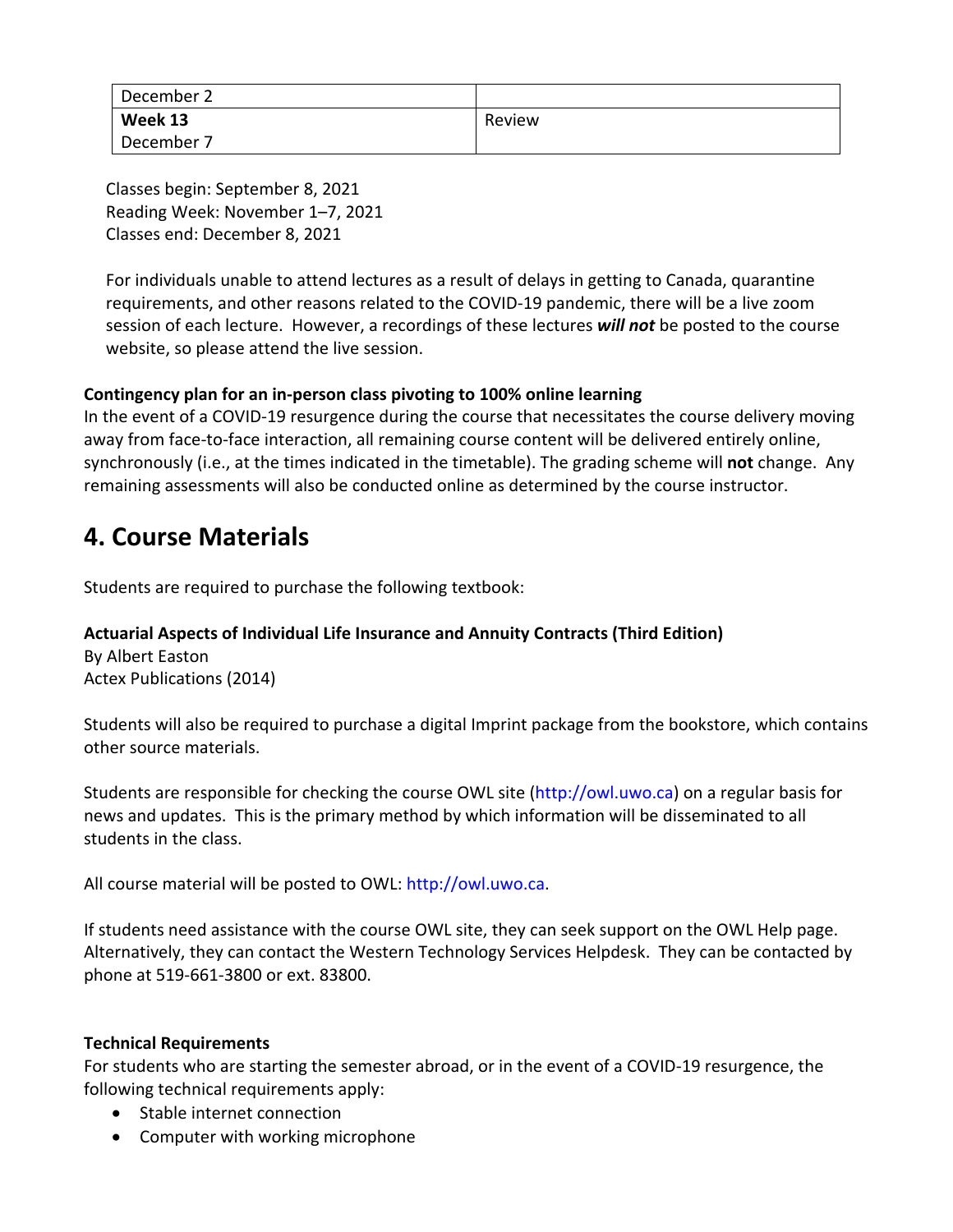• Zoom

# **5. Methods of Evaluation**

The overall course grade will be calculated as listed below:

| Assignments (3) | 75% |
|-----------------|-----|
| Final Exam      | 25% |

Assignment 1 (25%) – Professionalism and an introduction to life insurance (**Due Oct 7**) Assignment 2 (25%) – Life insurance pricing and valuation, making observations, inferences, and decisions (**Due Nov 18**) Assignment 3 (25%) – Pension design and valuation, making observations, inferences, and decisions (**Due Dec 8**)

Final Exam (25%) – Written answer test, with cumulative course coverage

The final assignment will be due at 11:55 PM on December  $8<sup>th</sup>$  (the last day of classes).

The final exam will be in person and closed-book. It will be scheduled by the Office of the Registrar.

### **Accommodated Evaluations**

- Late assessments without illness self-reports will be subject to a late penalty of 20%/day, and assessments that are submitted 5 or more days late will not be graded
- Late assessments with illness self-reports should be submitted within 24 hours of submission of the last illness self-report
- An assessment cannot be submitted after it has been returned to the class. The weight will be transferred to the final exam if the assessment was missed for valid reasons

## **Rounding of Marks Statement**

Across the Sciences Undergraduate Education programs, we strive to maintain high standards that reflect the effort that both students and faculty put into the teaching and learning experience during this course. All students will be treated equally and evaluated based only on their actual achievement. *Final grades* on this course, irrespective of the number of decimal places used in marking individual assignments and tests, will be calculated to one decimal place and rounded to the nearest integer, e.g., 74.4 becomes 74, and 74.5 becomes 75. Marks WILL NOT be bumped to the next grade or GPA, e.g. a 79 will NOT be bumped up to an 80, an 84 WILL NOT be bumped up to an 85, etc. The mark attained is the mark you achieved, and the mark assigned; requests for mark "bumping" will be denied.

# **6. Student Absences**

## **Academic Consideration for Student Absences**

Students who experience an extenuating circumstance (illness, injury or other extenuating circumstance) sufficiently significant to temporarily render them unable to meet academic requirements may submit a request for academic consideration through the following routes: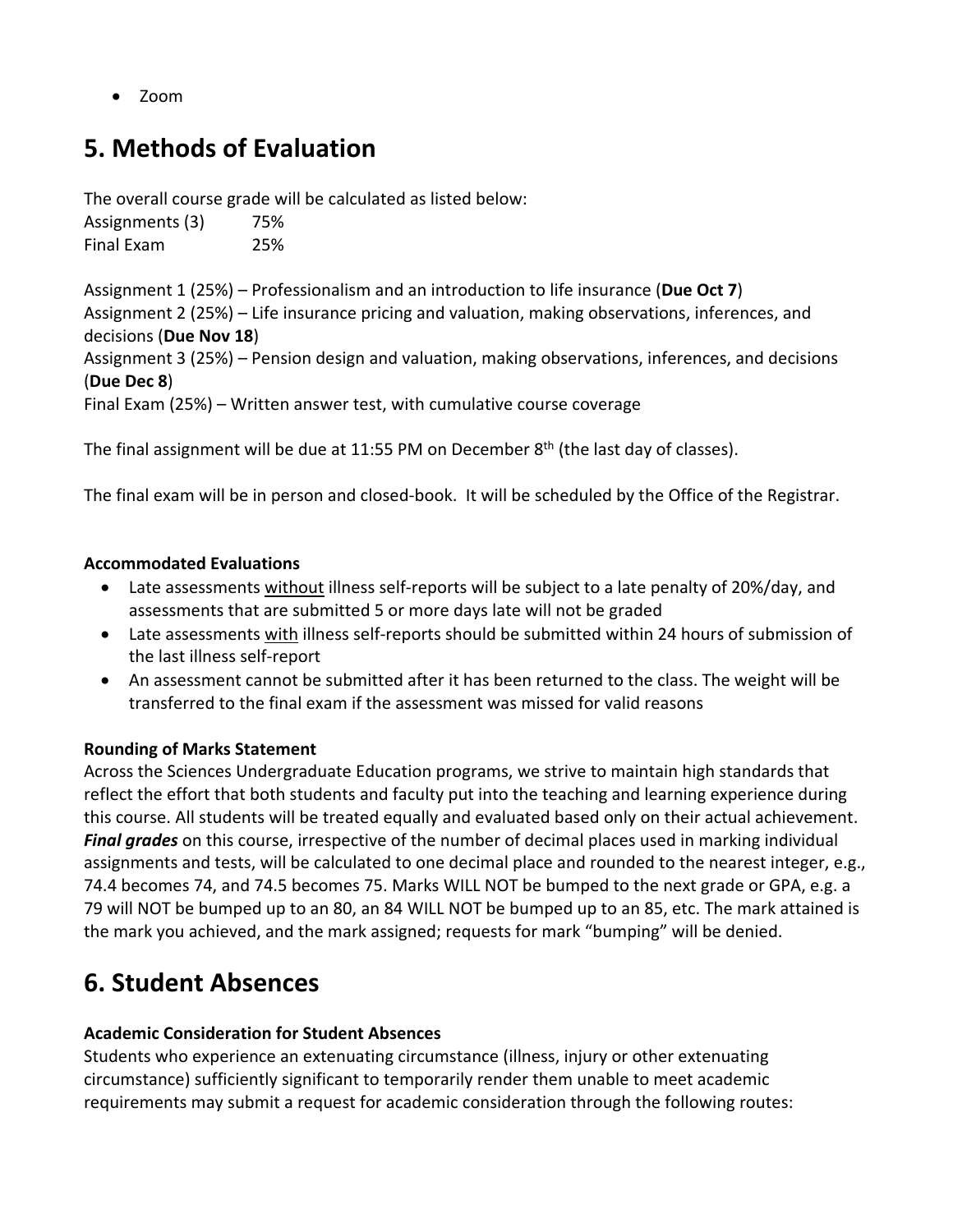- (i) Submitting a Self-Reported Absence (SRA) form provided that the conditions for submission are met. To be eligible for a Self-Reported Absence:
	- an absence must be no more than 48 hours
	- the assessments must be worth no more than 30% of the student's final grade
	- no more than two SRAs may be submitted during the Fall/Winter term
- (ii) For medical absences, submitting a Student Medical Certificate (SMC) signed by a licensed medical or mental health practitioner to the Academic Counselling office of their Faculty of Registration.
- (iii) Submitting appropriate documentation for non-medical absences to the Academic Counselling office in their Faculty of Registration.

Note that in all cases *except for an SRA*, students are required to contact their instructors within 24 hours of the end of the period covered, unless otherwise instructed in the course outline.

Students should also note that individual instructors are not permitted to receive documentation directly from a student, whether in support of an application for consideration on medical grounds, or for other reasons. **All documentation required for absences that are not covered by the Self-Reported Absence Policy must be submitted to the Academic Counselling office of a student's Home Faculty.**

For the policy on Academic Consideration for Student Absences – Undergraduate Students in First Entry Programs, see:

https://www.uwo.ca/univsec/pdf/academic\_policies/appeals/accommodation\_illness.pdf

and for the Student Medical Certificate (SMC), see:

http://www.uwo.ca/univsec/pdf/academic\_policies/appeals/medicalform.pdf.

### **Religious Accommodation**

When a course requirement conflicts with a religious holiday that requires an absence from the University or prohibits certain activities, students should request accommodation for their absence in writing at least two weeks prior to the holiday to the course instructor and/or the Academic Counselling office of their Faculty of Registration. Please consult University's list of recognized religious holidays (updated annually) at

https://multiculturalcalendar.com/ecal/index.php?s=c-univwo.

### **Absences from Final Examinations**

If you miss the Final Exam, please contact the Academic Counselling office of your Faculty of Registration as soon as you are able to do so. They will assess your eligibility to write the Special Examination (the name given by the University to a makeup Final Exam).

You may also be eligible to write the Special Exam if you are in a "Multiple Exam Situation" (e.g., more than 2 exams in 23-hour period, more than 3 exams in a 47-hour period).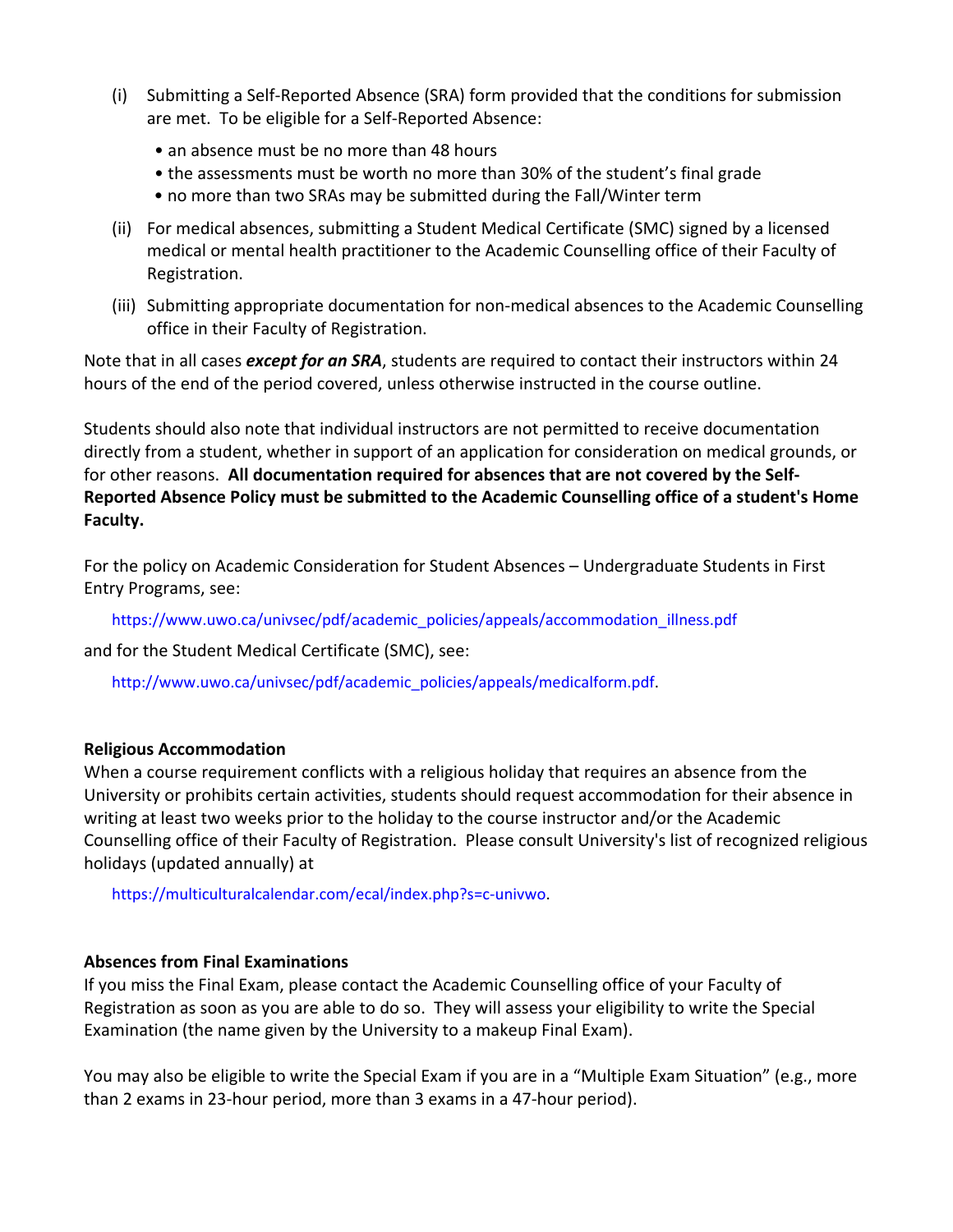If a student fails to write a scheduled Special Examination, the date of the next Special Examination (if granted) normally will be the scheduled date for the final exam the next time this course is offered. The maximum course load for that term will be reduced by the credit of the course(s) for which the final examination has been deferred. See the Academic Calendar for details (under Special Examinations).

# **6. Accommodation and Accessibility**

### **Accommodation Policies**

Students with disabilities work with Accessible Education (formerly SSD), which provides recommendations for accommodation based on medical documentation or psychological and cognitive testing. The policy on Academic Accommodation for Students with Disabilities can be found at:

https://www.uwo.ca/univsec/pdf/academic\_policies/appeals/Academic Accommodation\_disabilities.pdf,

# **7. Academic Policies**

The website for Registrarial Services is http://www.registrar.uwo.ca.

In accordance with policy,

https://www.uwo.ca/univsec/pdf/policies\_procedures/section1/mapp113.pdf,

the centrally administered e-mail account provided to students will be considered the individual's official university e-mail address. It is the responsibility of the account holder to ensure that e-mail received from the University at his/her official university address is attended to in a timely manner.

**Scholastic offences** are taken seriously and students are directed to read the appropriate policy, specifically, the definition of what constitutes a Scholastic Offence, at the following Web site:

http://www.uwo.ca/univsec/pdf/academic\_policies/appeals/scholastic\_discipline\_undergrad.pdf.

All required papers may be subject to submission for textual similarity review to the commercial plagiarism detection software under license to the University for the detection of plagiarism. All papers submitted for such checking will be included as source documents in the reference database for the purpose of detecting plagiarism of papers subsequently submitted to the system. Use of the service is subject to the licensing agreement, currently between The University of Western Ontario and Turnitin.com (http://www.turnitin.com).

In the event of another health lock-down, the final exam in this course will be conducted using a remote proctoring service. By taking this course, you are consenting to the use of this software and acknowledge that you will be required to provide **personal information** (including some biometric data) and the session will be **recorded**. Completion of this course will require you to have a reliable internet connection and a device that meets the technical requirements for this service. More